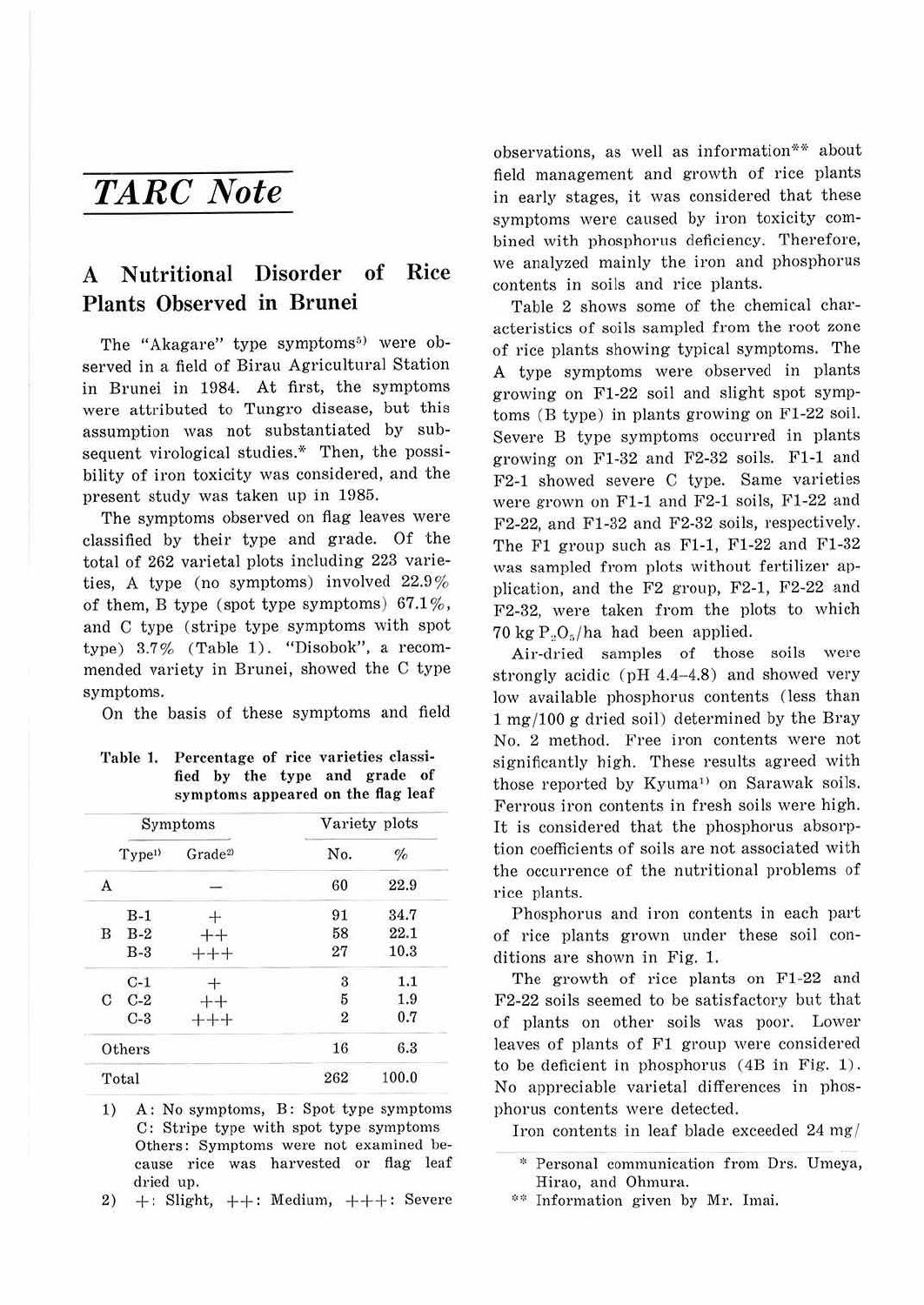$(mg/100 g$  dry soil)

|                      |                     |                     |           |                  |                   |                        | THE REPORT OF THE CONTRACTOR OF THE CONTRACTOR OF THE CONTRACTOR. |
|----------------------|---------------------|---------------------|-----------|------------------|-------------------|------------------------|-------------------------------------------------------------------|
| Sample <sup>1)</sup> |                     | pH                  | $Fe^{++}$ | Free iron<br>(b) | Av. $P_2O_5$      | P. A. C. <sup>4)</sup> |                                                                   |
|                      | $(a)$ <sup>2)</sup> | $(b)$ <sup>3)</sup> | (a)       |                  | $\left( a\right)$ | (b)                    | $\left(\mathrm{b}\right)$                                         |
| $F1-1$ (C-2)         | 6.1                 | 4.8                 | 402       | 1770             | 1.29              | 0.63                   | 791                                                               |
| $F1-22(A)$           | 6.3                 | 4.6                 | 393       | 1720             | 1.44              | 0.41                   | 736                                                               |
| $F1-32$ (B-3)        | 6.3                 | 4.6                 | 441       | 1750             | 0.65              | 0.33                   | 738                                                               |
| $F2-1$ (C-3)         | 6.1                 | 4.4                 | 470       | 1750             | 3.02              | 0.45                   | 820                                                               |
| $F2-22(B-1)$         | 6.1                 | 4.6                 | 422       | 1670             | 0.02              | 0.44                   | 817                                                               |
| $F2-32$ (B-3)        | 6.1                 | 4.8                 | 465       | 1750             | 2.18              | 0.38                   | 787                                                               |

|  | Table 2. Chemical characteristics of soils in field of Birau Station |  |  |  |  |
|--|----------------------------------------------------------------------|--|--|--|--|
|  |                                                                      |  |  |  |  |

1) Soil samples were collected from the root zone of rice plants showing typical symptoms. Upper 3 samples were collected from field plots without fertilizer application, and lower 3 samples from plots to which 70 kg  $P_2O_5/ha$  had been applied.

2) (a) Determined on fresh sample.<br>3) (b) Determined on air-dry sampl

(b) Determined on air-dry sample.

4) Phosphorus absorption coefficient.



Fig. 1. Phosphorus and iron contents in rice plants grown in the field of Birau Station

- lB: Flag leaf blades
- 2B: Second leaf blades
- 3B: Third leaf blades
- 4B : Fourth and other leaf blades
- S: Sheaths and culms E: Ears

100 g dry matter, especially those in the third and fourth leaves of plants on F1-1 and F2-1 soils were very high (more than 100 mg) . Varietal differences in iron contents were clearly observed. Iron contents in Fl-22 soil with plants showing the A type symptoms and in F2-22 soil with plants showing the B type symptoms (slight symptoms) were lower than those in the other soils, and there was a relationship between the grade of symptoms and iron contents in rice leaves.

As mentioned above, it appears that ferrous iron and available phosphorus contents in soils, iron and phosphorus contents in rice plants, and the grade of symptoms were related to each other. Table 3 shows iron and phosphorus contents in rice plants from Kilanas Research Center. Although the variety was the same as that grown in the Fl-1 and F2-1 soils, it showed less "Akagare" type symptoms. Except the ears, the iron contents

## **Table 3. Phosphorus and iron contents in rice plants from Kilanas Research Center**

 $(mg/100 g$  dry matter)

| Portion                         |     | Fe  |
|---------------------------------|-----|-----|
| Flag and second leaf<br>blades  | 300 | 58  |
| Third leaf blades               | 217 | 79  |
| Fourth and other leaf<br>blades | 200 | 108 |
| Ears                            | 267 | 25  |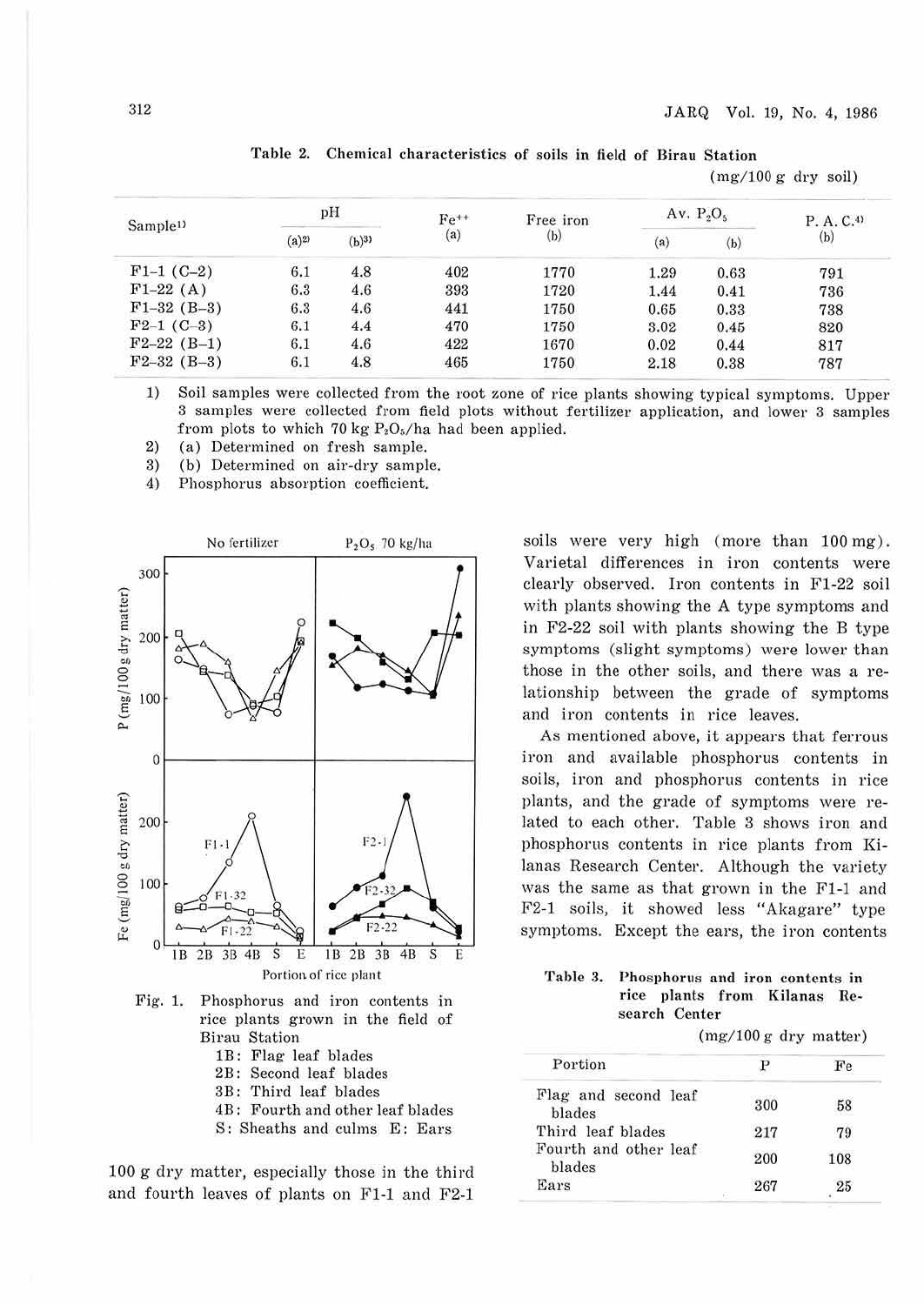| 313 |  |
|-----|--|

|                                    |     |                                         |           |      |              |      | $(mg/100 g$ dry soil)     |
|------------------------------------|-----|-----------------------------------------|-----------|------|--------------|------|---------------------------|
|                                    |     | рH                                      | $Fe^{++}$ |      | Av. $P_2O_5$ |      | $P. A. C.$ <sup>(1)</sup> |
| Sample <sup>1)</sup><br>$(a)^{2)}$ |     | $\left( \mathrm{a}\right)$<br>$(b)^{3}$ | Free iron | (a)  | (b)          | (b)  |                           |
| W                                  | 6.3 | 5.1                                     | 100       | 1190 | 3.33         | 3.46 | 1303                      |
| SI                                 | 6.3 | 4.1                                     | 257       | 1070 | 11.3         | 0.74 | 1144                      |
|                                    | 6.0 | 3.9                                     | 558       | 1350 | 35.7         | 1.53 | 1468                      |

Table 4. Characteristics of soils from different types of paddy fields

1) Soil samples were collected from a well-drained field (W), semi-ill-drained field (SI), and ill-drained field (I) planted IR 841.

2) (a) Determined on fresh sample.

3) (b) Determined on air-dry sample.

4) Phosphorus absorption coefficient.

of rice plants from Kilanas Research Center were less than 80% of those of plants cultivated on the Fl-1 and F2-1 soils, and phosphorus contents were 1.8 to S times higher. These findings suggest that rice plants with higher phosphorus and lower iron contents may not show the symptoms. Therefore, the assumption that the symptoms are associated with iron toxicity combined with phosphorus deficiency appears to be correct, as far as the field used in this study is concemed.

As for the amendment of iron toxicity in the soil of Birau Agricultural Station, there are several methods<sup>3,4)</sup> to be taken into account. It is known that the amount of available phosphorus increases with the reduction of ferric phosphate<sup>2)</sup> under flooded (reduced) conditions (see Table 2). As iron is more reducible under a low pH condition, it is considered that more phosphorus may be released from ferric phosphate under low pH conditions than under high pH conditions. However, the amount released is limited when the phosphorus content of soil is low. Furthermore, a part of the phosphorus released is combined with ferric oxides and becomes unavailable to plants again. The effect of increase of ferrous iron is much more significant than that of phosphorus increase under low pH conditions. Thus it is important to improve the low pH and phosphorus content conditions. Continuous application of large amounts of phosphorus and calcium for several years is one of the amendment methods proposed.

Drainage is also considered to be important. Table 4 and Fig. 2 show some characteristics of the soils collected from a well-drained field, semi-ill-drained field and ill-drained field planted with IR841 in Kilanas Research Center, together with phosphorus and iron contents in leaves of IR841. Ferrous iron contents in soils became lower with the improvement of the drainage condition. This fact is reflected in the iron contents of the leaves



4B: Fourth and other leaf blades